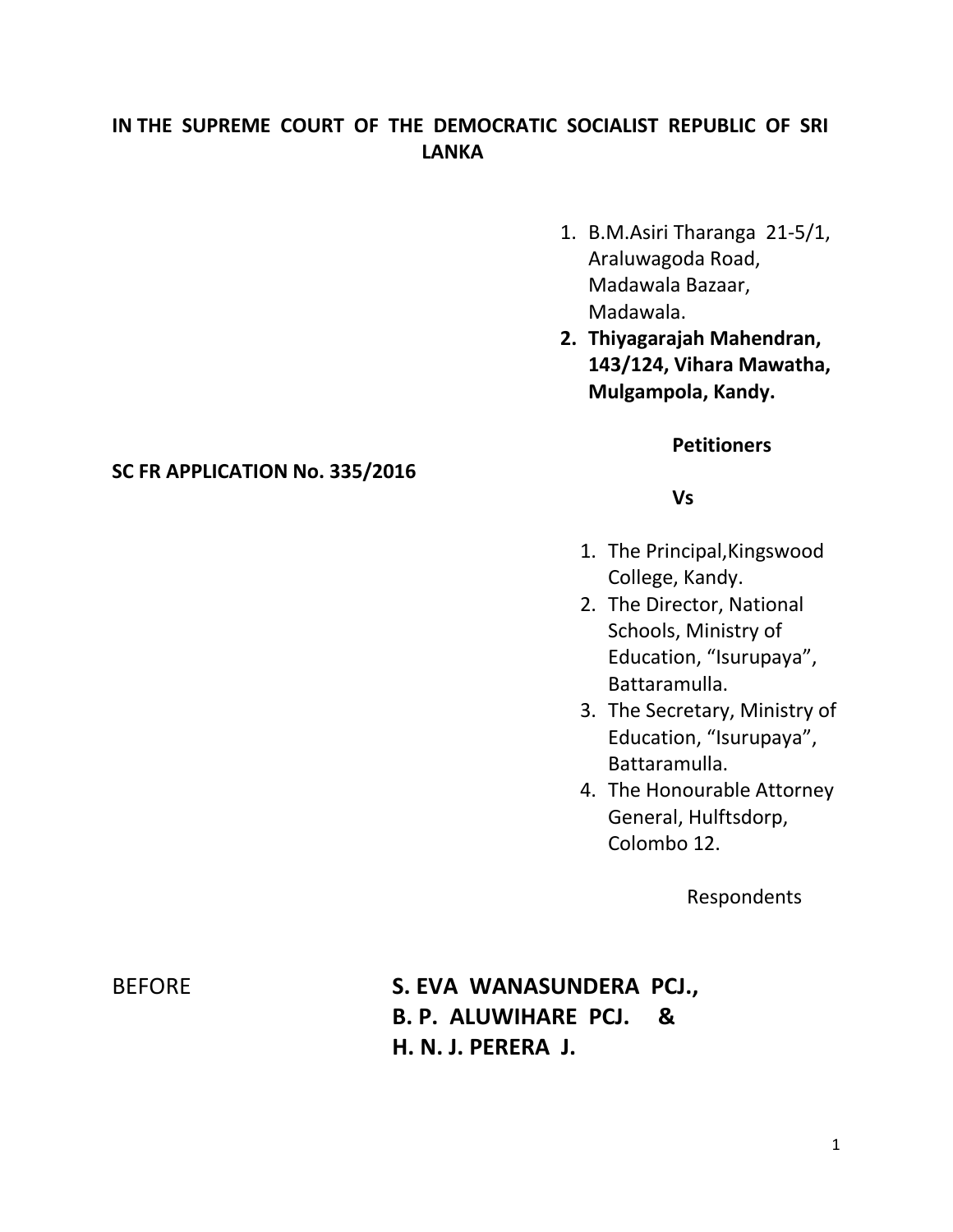| <b>COUNSEL</b>    | : Elmore Perera for the Petitioners.<br>Suren Gnanaraj SSC for the Respondents |
|-------------------|--------------------------------------------------------------------------------|
| <b>ARGUED ON</b>  | :06.10.2017.                                                                   |
| <b>DECIDED ON</b> | : 30.10.2017.                                                                  |

# **S. EVA WANASUNDERA PCJ**

In this matter this Court has granted leave to proceed on  $19<sup>th</sup>$  October, 2016 only to the 2<sup>nd</sup> Petitioner, for the alleged violation of his fundamental rights enshrined in Article 12(1) of the Constitution.

Objections of the  $1<sup>st</sup>$  to  $4<sup>th</sup>$  Respondents have been filed by one Affidavit affirmed by the Deputy Principal of Kingswood College, Kandy. Counter Objections also have been filed. The primary relief sought by the  $2<sup>nd</sup>$  Petitioner seeks that this Court directs the 1<sup>st</sup> Respondent, the Principal of the Kingswood College, Kandy to admit the 2<sup>nd</sup> Petitioner's son, namely M. Sherone Vimarshan to Grade 1 of the school for the year 2017.

The  $2^{nd}$  Petitioner (hereinafter referred to as the Petitioner) has based his Application on Clause 3.2 of the " Guidelines/ Instructions and Regulations regarding admission of children to Grade One in Government Schools for the Year 2017." , which was marked as P9 dated 27.05.2016 by the Petitioner and as R1 dated 16.05.2016 by the Respondents.

# **Clause 3.2** reads as follows:

" In filling vacancies in schools vested to the government under Assisted Schools and Training Schools (special provisions) Act. No. 5 of 1960 and Assisted Schools and Training Schools (Supplementary Provisions) Act No. 8 of 1961**, the proportion of children belonging to different religions at the time of vesting the school to the government will be taken into consideration and the number of vacancies in the said school shall be accordingly divided among different religions and categories.**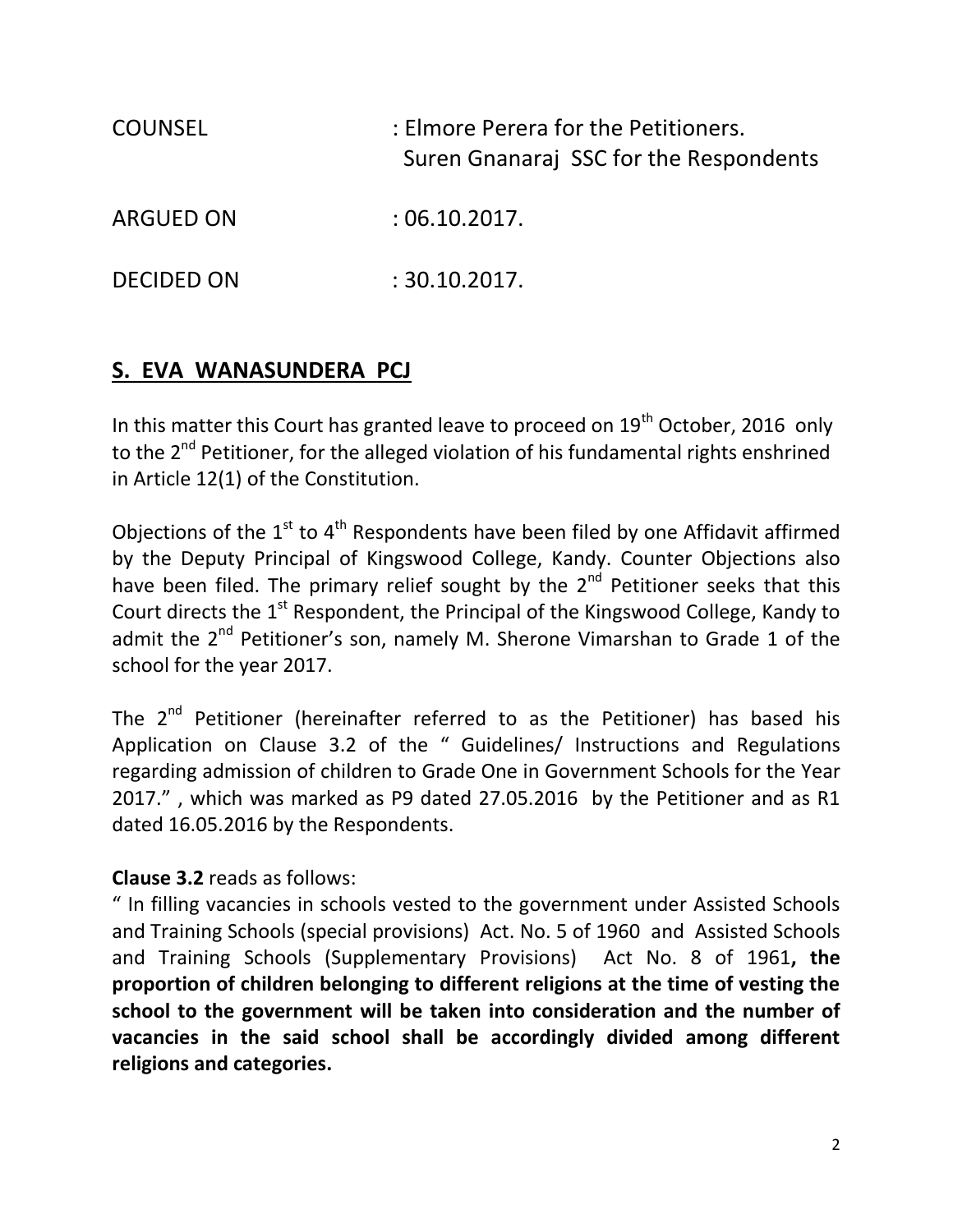When the number of applications is less than the number of vacancies set apart for a given category of a religion, remaining vacancies shall be proportionately divided among other categories of the same religion. When there are no applicants from a religion or when the number of applications from a religion is less than the number of vacancies set apart for that religion, such vacancies set apart for the said religion , shall be proportionately divided among other religions."

Kingswood College, Kandy is a Government National School which was vested in the Government in terms of the aforementioned Act No. 5 of 1990 and Act No. 8 of 1961. That is an accepted fact. However paragraph 14 of the affidavit filed by the Deputy Principal on behalf of all the Respondents states that in the absence of confirmed statistics relating to the religious composition of students enrolled at Kingswood College in the year 1961, the school is unable to implement Clause 3.2 of the School Admission Circular marked R1.

Clause 6(a) describes **the categories** of children and the percentage of the number of children to be admitted to the school. The Petitioner had made the application to the school under Clause (a)(i), i.e. under ' children of residents in close proximity to the school'. Clause 3.2 heading states that the percentage under the particular religion category applies to **all categories**.

The Petitioner's application had been rejected in the first instance for failure to prove ownership claimed by the Petitioner by way of the deed which was produced with the application. The Petitioner's name in this Fundamental Rights Application is T.Mahendran. The number of the residence is 143/124, Vihara Mawatha, Mulgampala. The distance of the residence from the school is  $1/8^{th}$  of a kilo meter.The Application form contains the name of the father as T.Mahendram written in Sinhalese,( which the Petitioner has affirmed that he got it handwritten by another Sinhalese friend due to his poor handwriting of Sinhalese language), but the Petitioner as the father had signed as " T.Mahendran"in Sinhalese. The electoral lists has his name as ' T. Mahendran' . The title deed of transfer indicates the vendee's name as T. Mahendran. The father of the Petitioner who transferred the property to T. Mahendran, had himself bought the house from some other person in 1997. All of them had lived in that house for over 19 years. It is only the form filled by the friend which has the name of the Applicant, the father of the child as T.Mahendra**m**.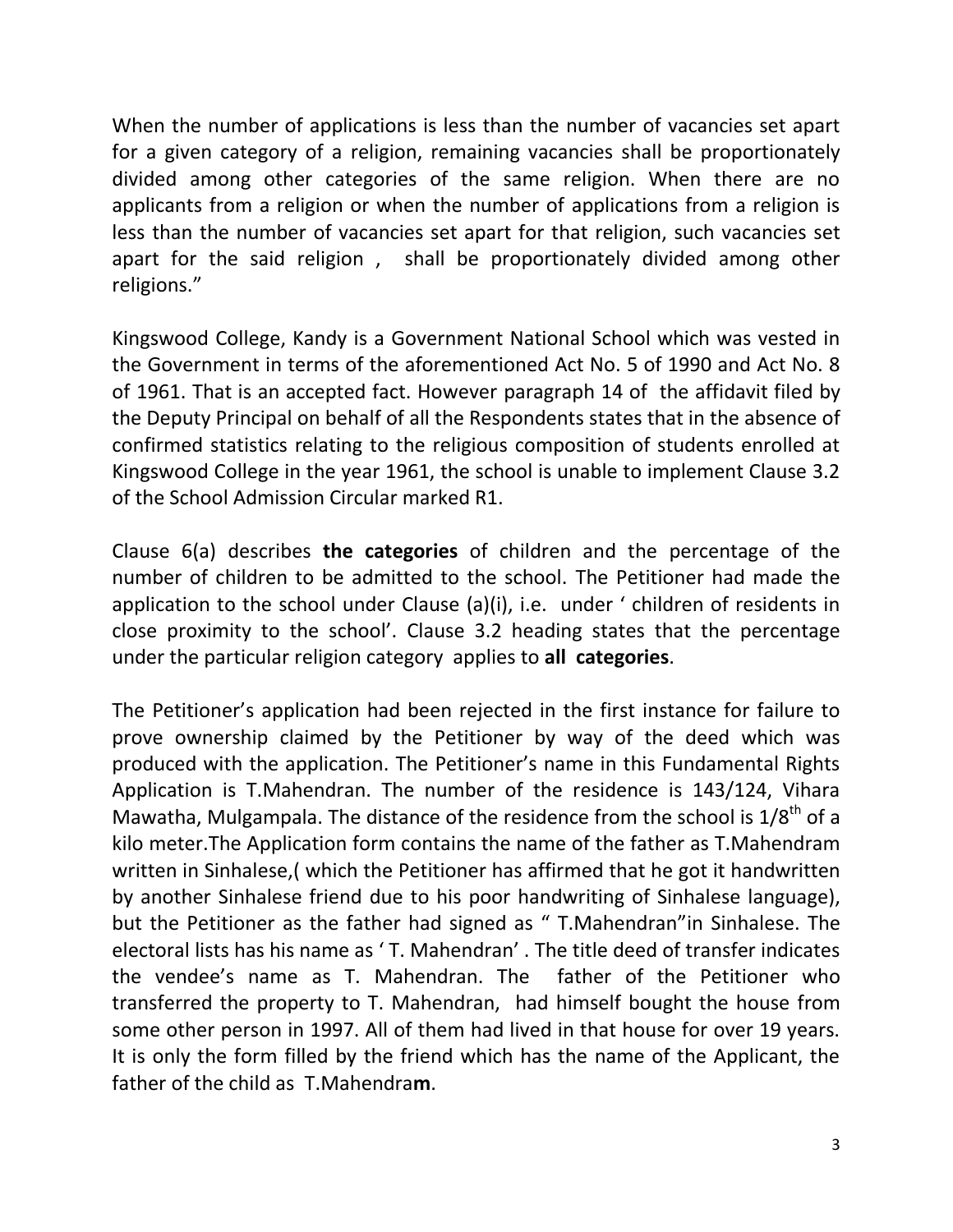Anyway there had been a problem with the assessment number of the house. The Deed of Transfer No. 4164 contains the assessment number as 145/14/B which was the assessment number as placed in the earlier deed 1169 dated 01.02.1997 and continued as the same in Deed 4164. By the time the said deed 4164 had been written in 2014, the assessment number had changed to 143/124 but it was not mentioned in the deed. However, the Grama Niladari had certified that earlier assessment number is the same as the later assessment number and that it refers to one actual house on that land of 7.5 Perches. The Petitioner had got a deed of rectification done on 08.08.2016. and sent a copy of the said rectification deed number 4682 done by the same Notary Public who attested Deed No. 4164 on 01.02.2014. The Petitioner's Application was rejected by the school, according to the letter informing the rejection to the Petitioner on 28.07.2016. Then, the Petitioner had got the Notary Public to attest the Deed of Rectification on 08.08.2016 , i.e. within 10 days. He had submitted the same for reconsideration by the authorities. Yet, he had not been accommodated.

I find that the document marked R2 on behalf of the Respondents indicate that the category under proximity of residence had **68 vacancies** meaning that it is 50% of the total number of vacancies for Grade 1 under all categories in the school. The Petitioner has applied under proximity of residence category. Going through R2, I can gather that 86 had been the cut off mark .

According to Clause 3.2 of the Circular, since the Respondents have confessed that there is no document to determine the percentage on admissions on religion, Court has to determine the calculation under the facts affirmed by the Petitioner on document **P 21**, the Summary of Reports of Schools Under the C.H.E. , from the "Agenda of the Synod 1961 of the Methodist Church, Sri Lanka held at Scott Hall, Kollupitiya, Colombo 3 - pages 85 and 86" which is certified as a true copy by the President , Methodist Church, Sri Lanka. Under the heading "Kingswood College, Kandy", the first paragraph of it reads thus: " There are 899 pupils of whom 186 are Christians. The Staff remains at 45 with 4 excess teachers and 33 Christians. 23 candidates passed S.S.C. and 6 entered the University ". The ratio of Christian students among other students in the year 1961 when the school turned into a Government National School can be calculated as 186/899 x 100 , which is approximately 20%. Therefore out of the 68 vacancies under proximity category, 13 or 14 vacancies should be filled by the religion category defined in Clause 3.2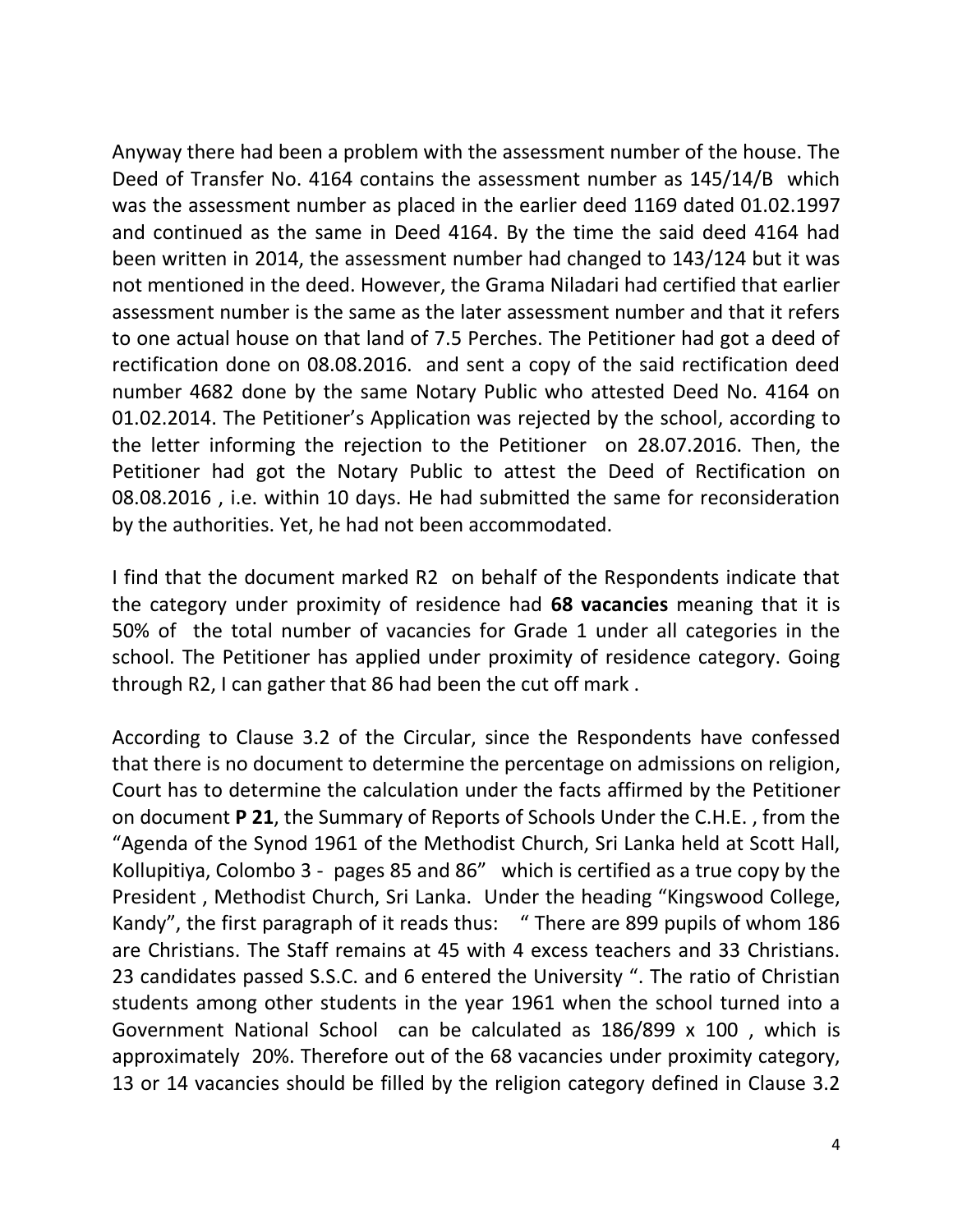of the Circular. Admittedly, the School has taken into Grade 1 only one Christian child, the category under which has not been divulged by the Respondents to this Court.

Anyhow, when a Christian child has applied to be admitted to Kingswood College, Kandy under any category , if the documents show that he is a Christian and if the number of Christian children already admitted are not above the allowed percentage of 20% intake under the religion category , then that child has a right to be admitted under Clause 3.2 of the Circular.

Nobody can ignore the law provided by two Statutes of Parliament, namely, Act No. 5 of 1960 and Act No. 9 of 1961. The School authorities and the Ministry of Education cannot turn a blind eye to the provisions of law already in force. The Respondents who are objecting to the fundamental rights application filed by a Christian parent who is trying hard to get the child admitted to such a school should have at least tried to find out from the documents available with the government in regard to this particular contention which has kept on coming up in this Apex Court in the Country regularly in the recent years. The People of this country have a right to canvass their fundamental right before the Supreme Court but the question which cannot be answered is 'how many of them can afford to come to the Supreme Court'? Moreover, when the authorities are ignoring what is laid down as the law of the country, how can the people be expected to get their rights?

I agree with the earlier judgments in this regard in similar matters in SC/FR 613/2004,614/2004, 615/2004, 616/2004 and 353/2016 which were referred to by the Petitioner. I hold that the  $1<sup>st</sup>$  to  $3<sup>rd</sup>$  Respondents have infringed the fundamental rights of the Petitioner ( meaning the  $2<sup>nd</sup>$  Petitioner in the Caption) contained in Article 12(1) of the Constitution.

I make order directing the  $1<sup>st</sup>$  to  $3<sup>rd</sup>$  Respondents to admit the Petitioner's son, **Mahendran Sherone Vimarshan** to **Grade 1** of Kingswood College, Kandy **forthwith** since this year will soon come to an end.

However, I do not want to make any order with regard to costs due to the only fact that the Petitioner's son would have to look up to his Alma Mater in the future of his life on earth as his second mother from whom he would not only get